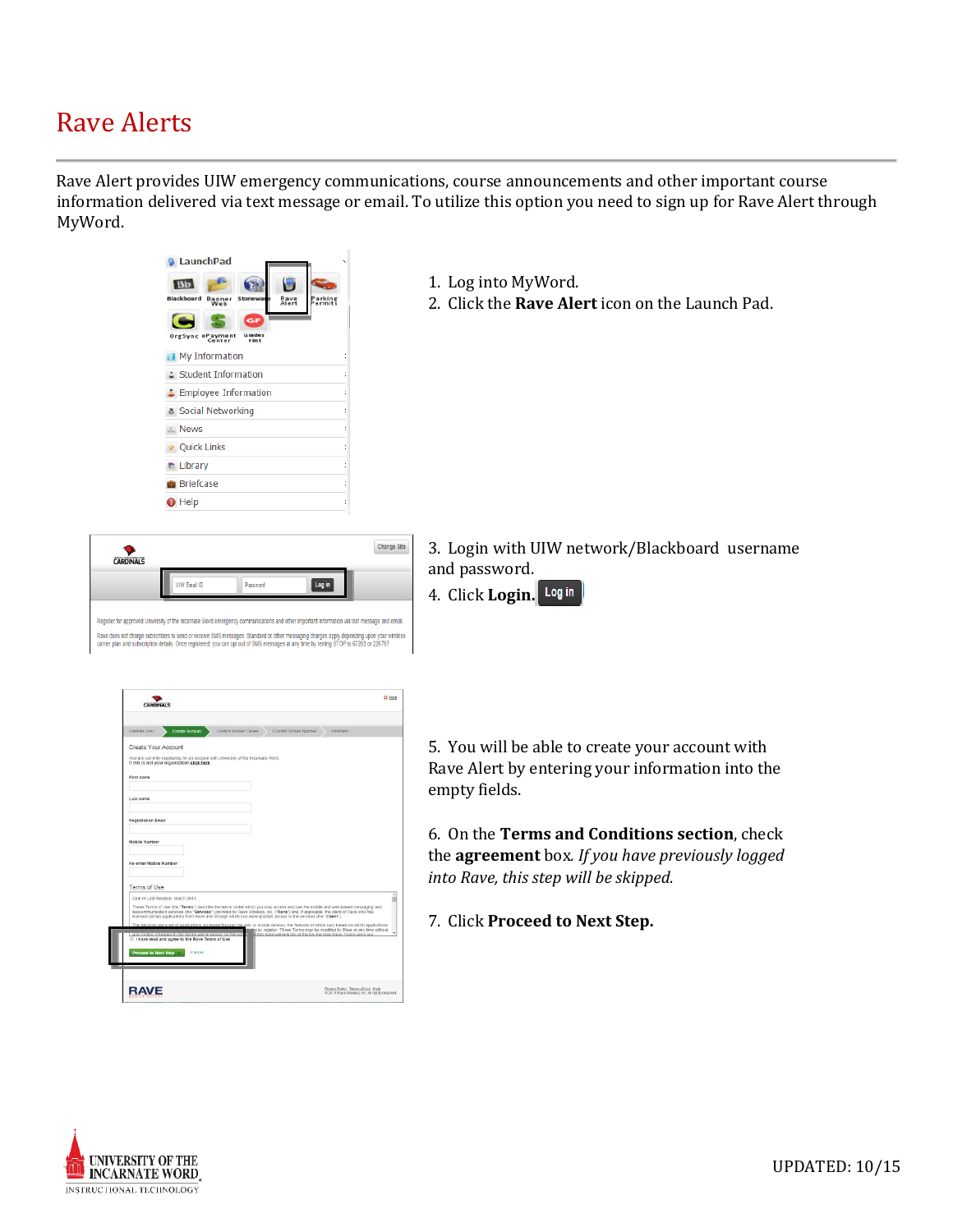

 $\sum_{n=1}^{\infty}$ 

Confirm Your Mobile Number

Please enter the 4-digit code that we've texted to 210-473-8437 (T-Mobile).<br>If you don't receive the text, you can request a new one, If carrier is incorrect, <u>click here to m</u>

de later

- 8. You will need to confirm your mobile carrier. Please select you mobile network carrier.
- 9. Click **Proceed to Next Step.**

 $O$  Help

our carrier. If you do

10. Since you entered your cell phone information, this allows you to receive text message alerts. You will be sent a 4-digit code that you will have to enter. Click **Finish.** 

| My Account<br><b>10</b> Groups          |              |
|-----------------------------------------|--------------|
|                                         |              |
|                                         | <b>MEdit</b> |
| <b>Mobile Phones</b>                    | <b>O</b> Add |
| <b>Test</b><br>Confirmed <sup>(1)</sup> | B<br>◓       |
| Voice Only Line Contacts<br>冨           | <b>O</b> Add |
| Email                                   | <b>O</b> Add |
| <b>Registration email:</b>              | <b>Test</b>  |

11. You will now be able to see what email addresses and phone numbers will receive any notifications.

12. Click the **Add** Buttons to add a cell phone, number, email address, or landline option to your Rave account.

13. Rave alerts will be received at these addresses and phone numbers in addition to your UIW Cardinal Mail Account.

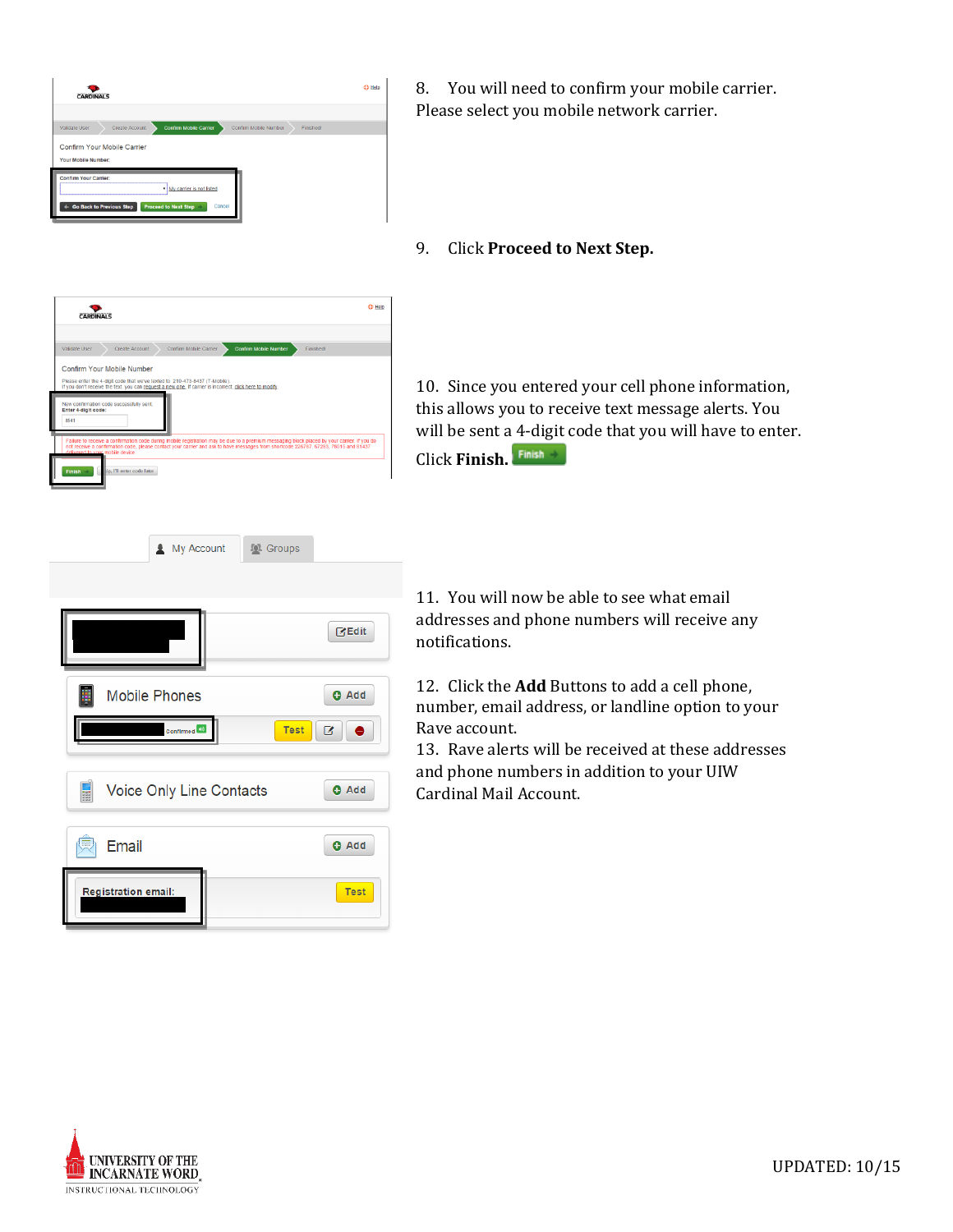## *STUDENTS WANTING TO USE BLACKBOARD ANNOUNCMENTS*

|                        | <b>CARDINALS</b> |                                     |                                       |                       | ▼              |
|------------------------|------------------|-------------------------------------|---------------------------------------|-----------------------|----------------|
|                        |                  | My Account<br>2<br><b>My Groups</b> | <b>2</b> Groups<br><b>Find Groups</b> |                       |                |
| <b>Official Groups</b> |                  |                                     |                                       |                       |                |
| <b>Type</b>            |                  | Group                               |                                       |                       | <b>Action</b>  |
| Resource               |                  | <b>Blackboard Announcements</b>     |                                       |                       | Q              |
| <b>My Groups</b>       |                  |                                     |                                       |                       |                |
| <b>Type</b>            | Role             | Group                               | Alert by Text                         | <b>Alert by Email</b> | <b>Actions</b> |
| Resource               | Member           | <b>UIW Broadcast Alerts</b>         | $\blacktriangledown$                  | $\blacktriangledown$  |                |

- 1. Click the **Groups Tab**
- 2. Locate **My Groups**, and click the Blackboard announcements link Users may modify default settings for all courses/organizations or select their preferred settings for each individual course or organization

| Tools                       |
|-----------------------------|
| Announcements               |
| Calendar                    |
| <b>Tasks</b>                |
| My Grades                   |
| Student@Live E-Mail         |
| <b>Rave Alerts</b>          |
| Cardinal E-Mail - Faculty   |
| <b>User Directory</b>       |
| <b>Address Book</b>         |
| <b>User Manual</b>          |
| <b>Personal Information</b> |

3. If you have not setup the Blackboard Rave Alerts at this time please do the following.

- a. Login to **Blackboard.**
- b. Under the **Tools** section you will click **Rave Alerts**.
- c. You will then be prompted to login to Rave Alerts.